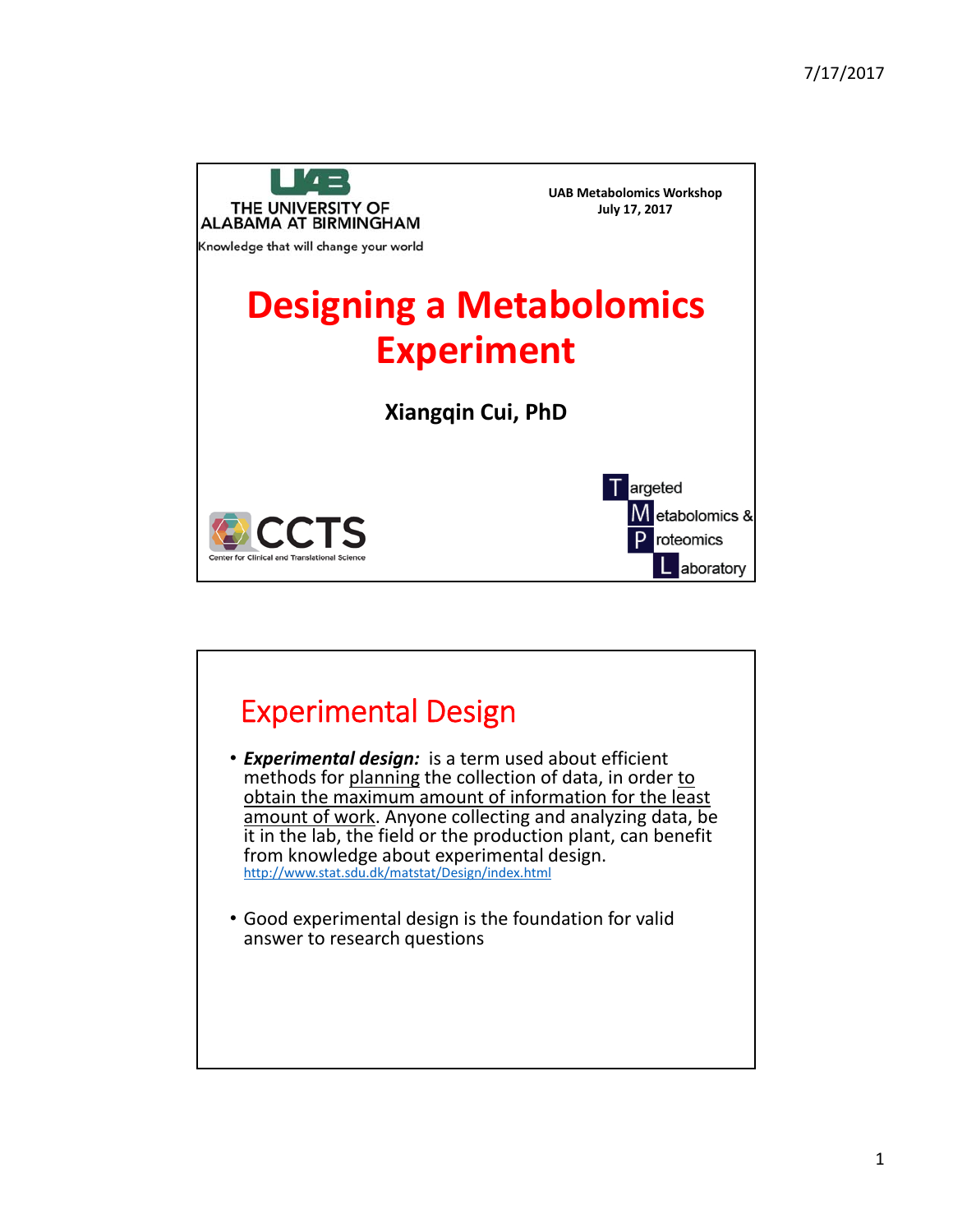## Key Questions for Experimental Design

- What are the research questions to be answered?
- How will the data be analyzed?
- What is the best design of the experiment to answer the questions using the analysis methods?

## General Statistical Principals of Experimental Design

- Replication
- Randomization
- Blocking
- Use of factorial experiments instead of the one‐ factor‐at‐a‐time methods.
- Orthogonality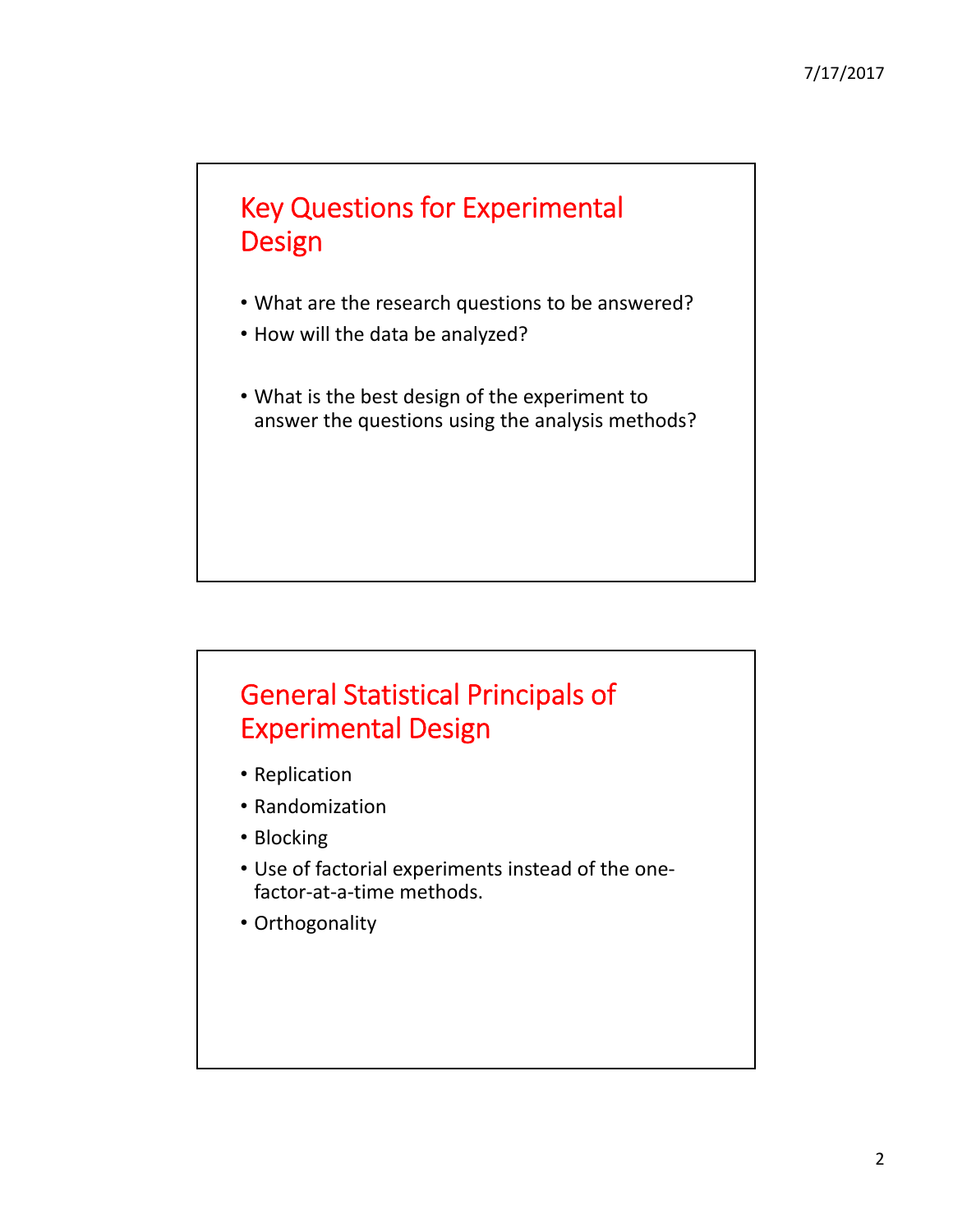# Replication

• **Replication** is repeating the creation of a phenomenon (or redo your experiment), so that the variability associated with the phenomenon can be estimated. (no replication, no way to know the variability)

Replications should not be confused with repeated measurements which refer to taking several measurements of a single occurrence of a phenomenon (single experiment).

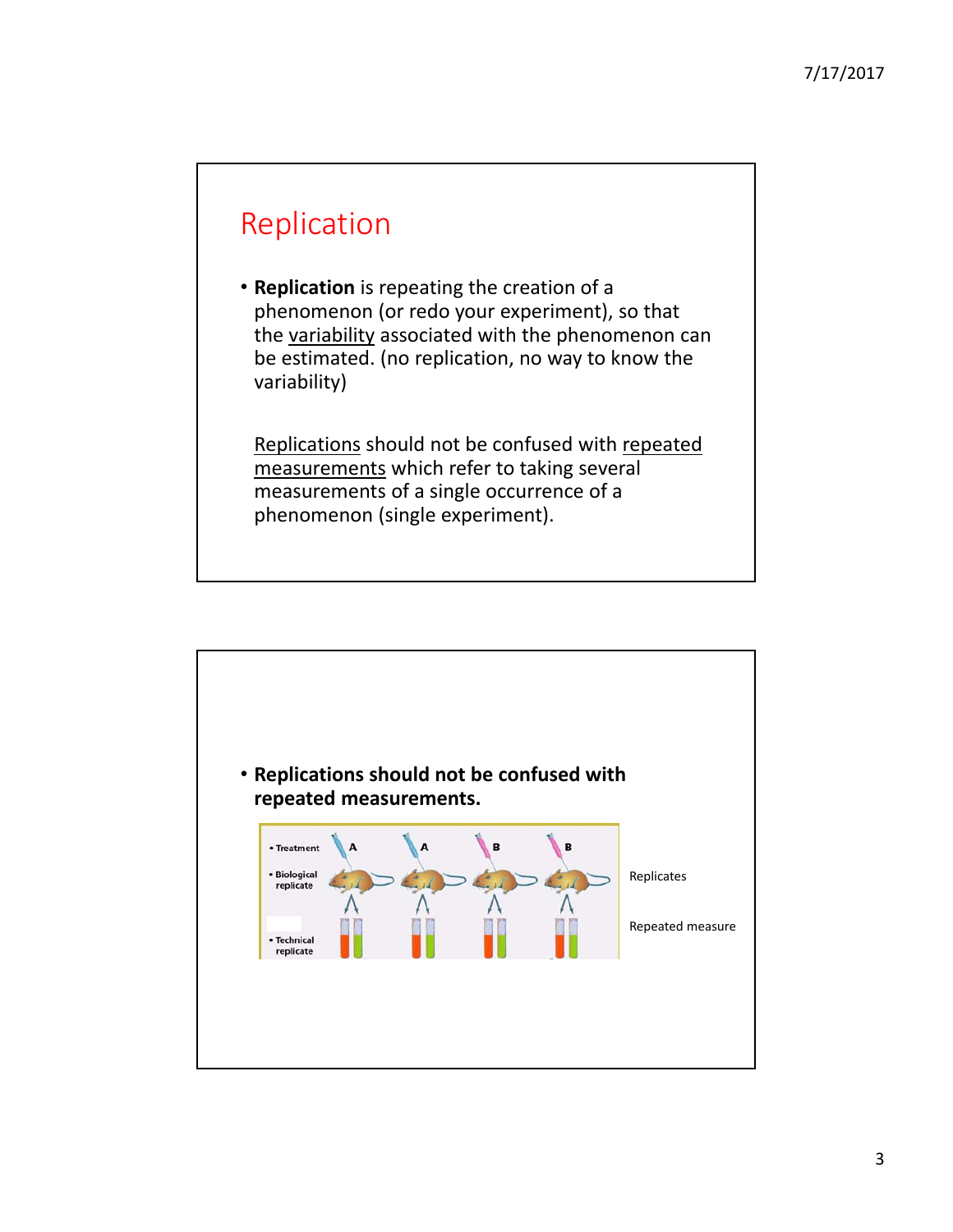# More terms saying the same things

• What to replicate?

- Biological replicates (replicates at the experimental unit level, e.g. mouse, plant, pot of plants…)
	- Experimental unit is the unit that the experiment treatment or condition is directly applied to, e.g. a plant if hormone is sprayed to individual plants; a pot of seedlings if different fertilizers are applied to different pots.
- Technical replicates
	- Any replicates below the experimental unit, e.g. different leaves from the same plant sprayed with one hormone level; different seedlings from the same pot; Different aliquots of the same RNA extraction; multiple arrays hybridized to the same RNA; multiple spots on the same array.

## Randomization

• The experimental treatments are assigned to the experimental units (subjects) in a random fashion. It helps to eliminate effect of "lurking variables", *uncontrolled factors* which might vary over the length of the experiment. Randomization is essential for making causal inferences.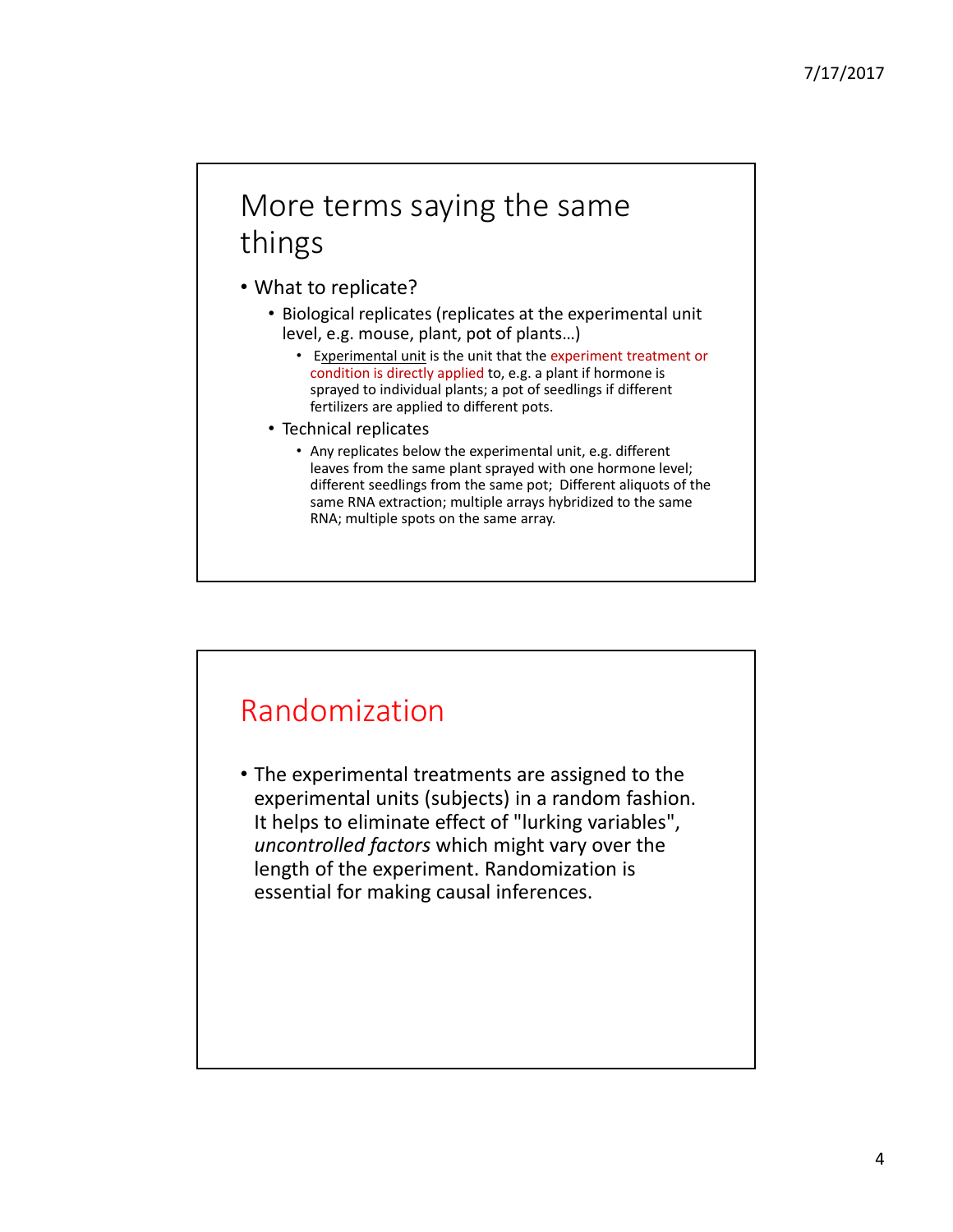

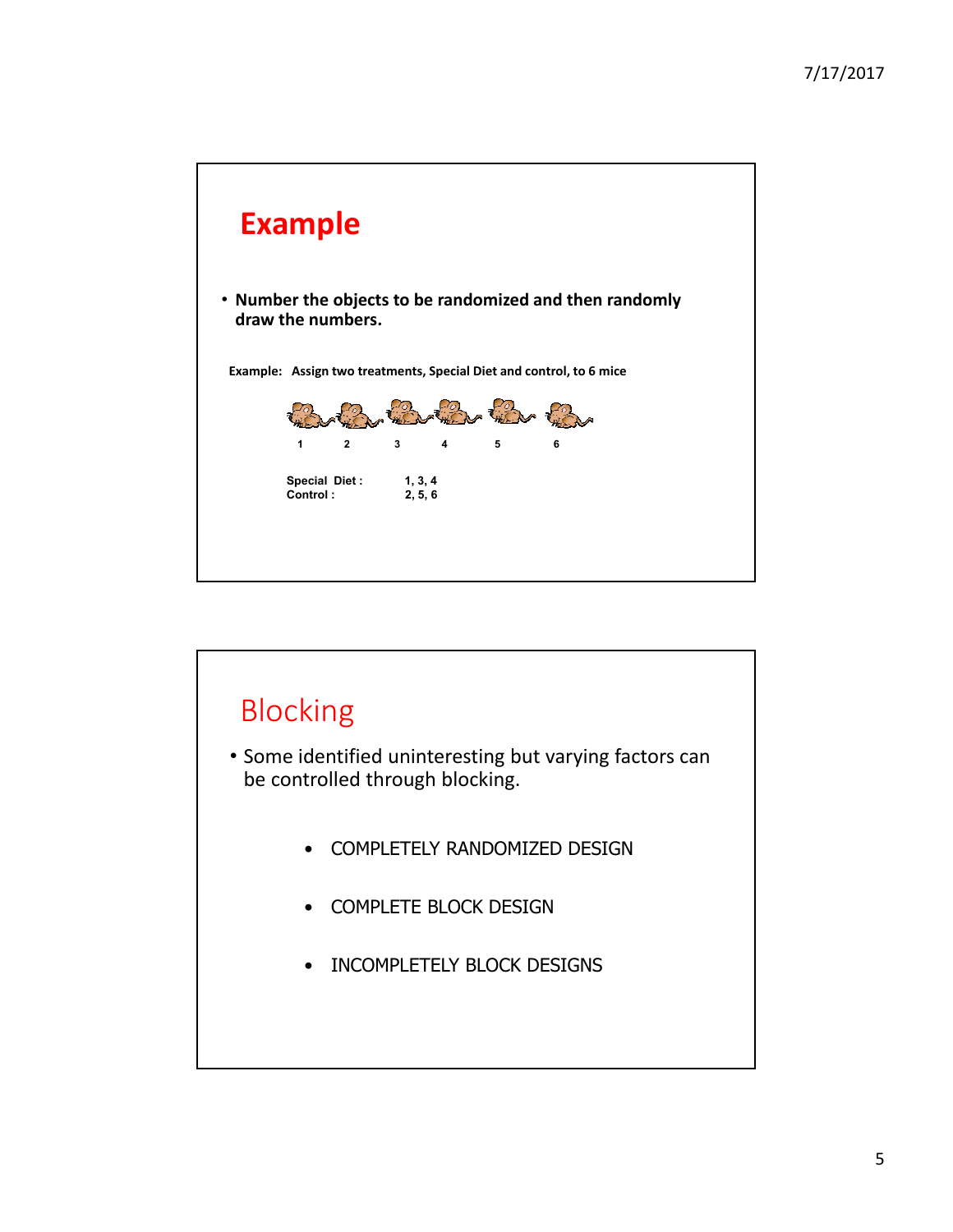

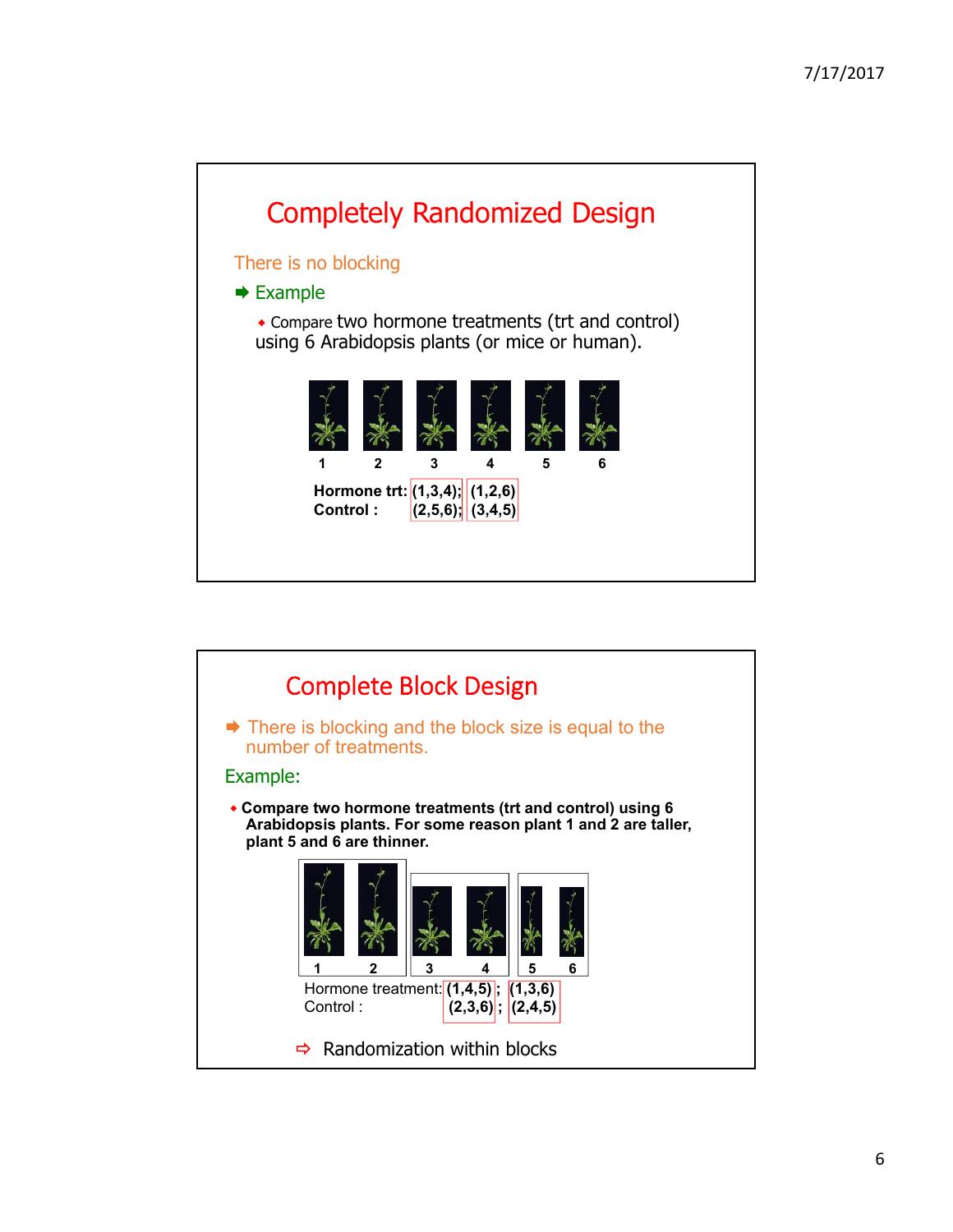

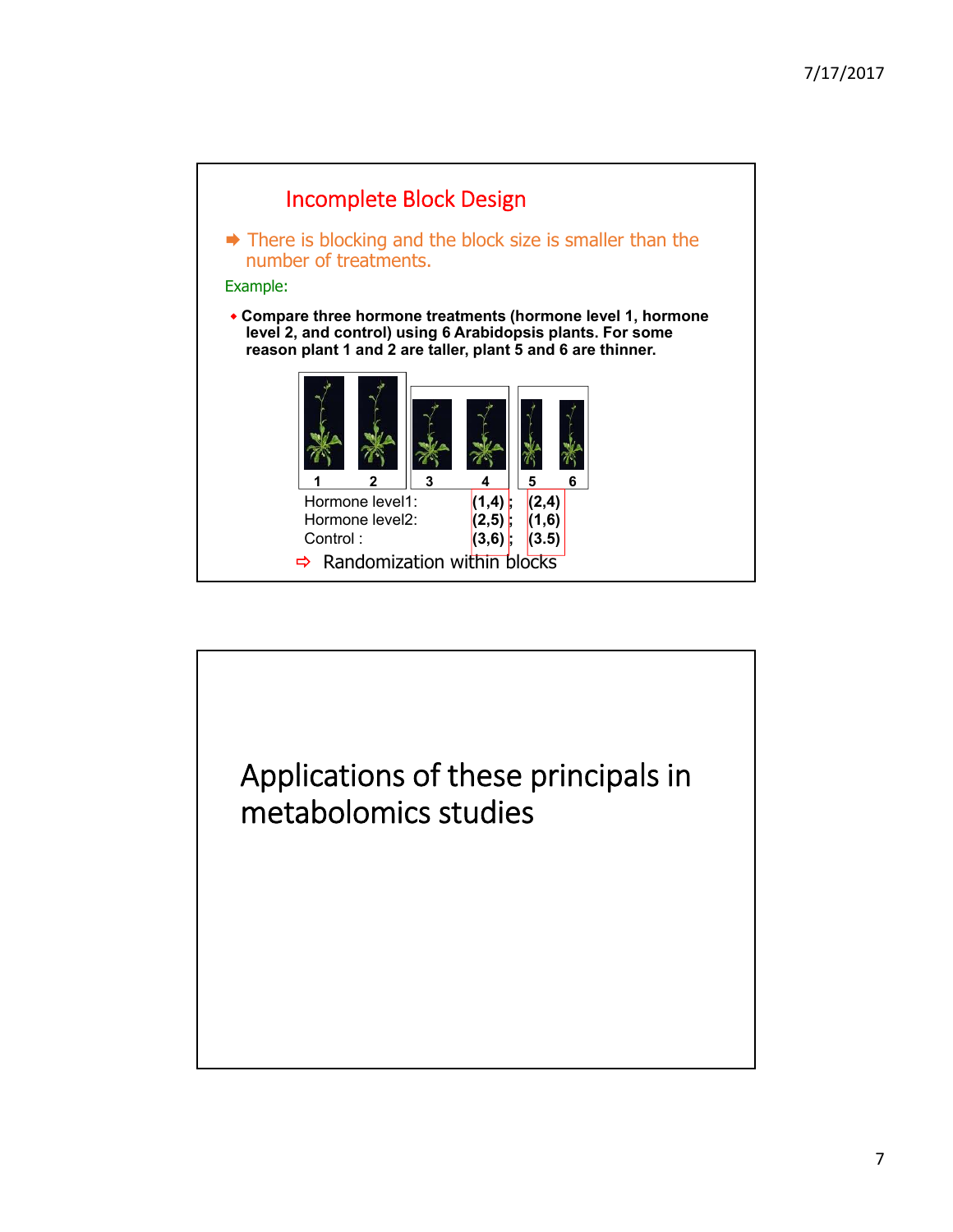#### General Statistical Principals of Experimental Design

- Replication
- Randomization
- Blocking
- Use of factorial experiments instead of the one‐ factor‐at‐a‐time methods.
- Orthogonality

#### Replication in Metabolomics Experiments

- Number of replication can go from a few to tens, but rarely hundreds.
- The larger the number of replicates the better, but budget is always limited.
- One sample per treatment/condition is not OK. What is wrong?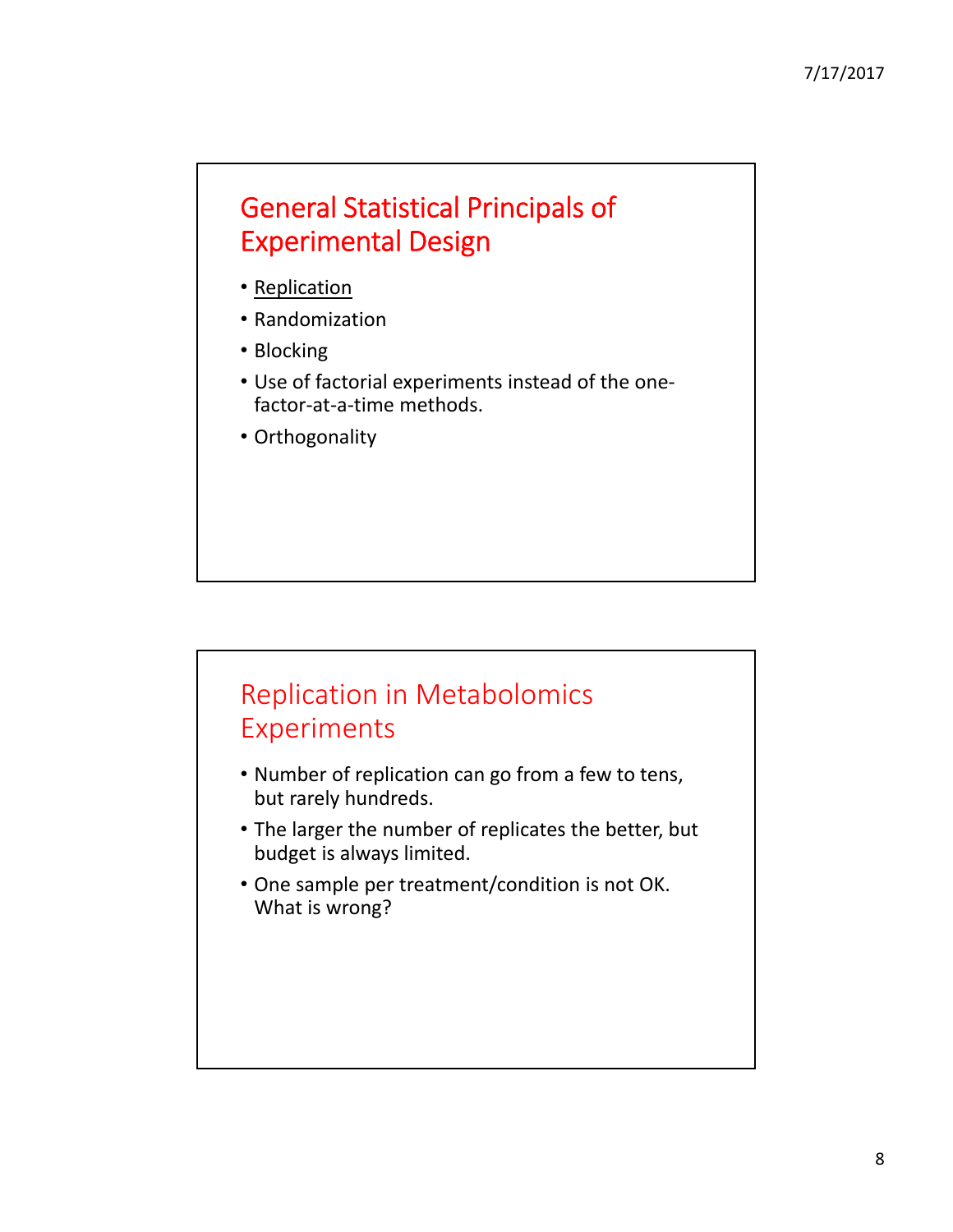#### Sample Size and Statistical Power Calculation

•Sample size for a general two group comparison

$$
n = \frac{2(z_{(1-\alpha/2)} + z_{(1-\beta)})^2}{(\delta/\sigma)^2}
$$

- *n* increases as variability, σ, increases.
- *n* increases as the difference between two means, δ,decreases.
- *n* increases as the significant level of the test, α, decreases.
- *n* increases as the power of the test, 1-β , increases.

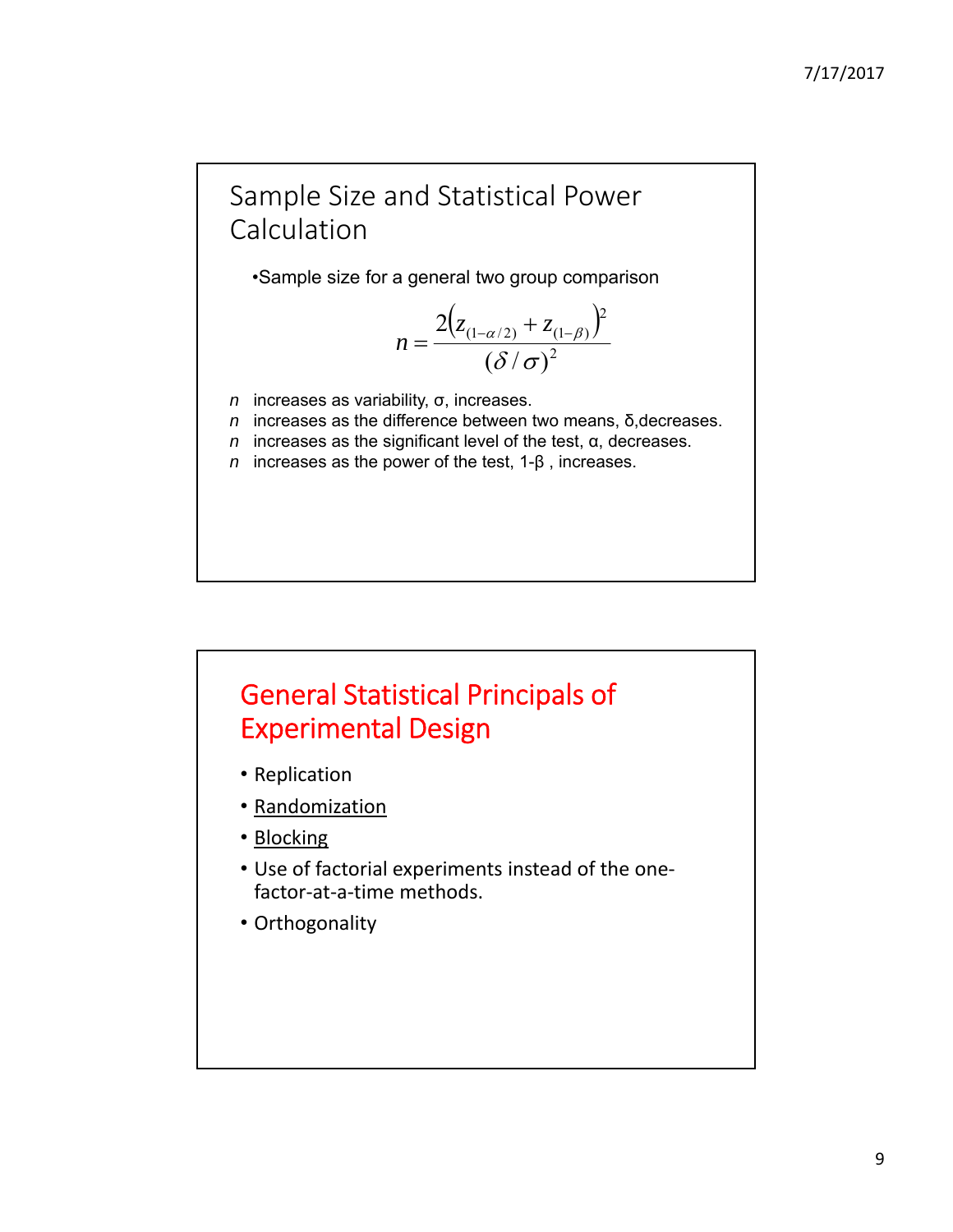| <b>Biological Variance</b>                                                                                                                                                                                                                                                     |                            |                               | <b>Analytical Variance</b>                                                                                                                                                                                         |                     |                               |
|--------------------------------------------------------------------------------------------------------------------------------------------------------------------------------------------------------------------------------------------------------------------------------|----------------------------|-------------------------------|--------------------------------------------------------------------------------------------------------------------------------------------------------------------------------------------------------------------|---------------------|-------------------------------|
| <b>Nonsystematic</b>                                                                                                                                                                                                                                                           |                            |                               |                                                                                                                                                                                                                    |                     |                               |
| Error                                                                                                                                                                                                                                                                          | <b>Systematic</b><br>Error | <b>Systematic</b><br>Variance | <b>Nonsystematic</b><br>Error                                                                                                                                                                                      | Systematic<br>Error | <b>Systematic</b><br>Variance |
| · Selection Bias<br>· Genetic (race/sex) Bias<br><b>*</b> Epigenetic Bias<br>• Tissue/Cell Selection Bias<br>• Temporal Selection Bias<br>• Biological Conditions Bias<br><b>Biological Biases</b>                                                                             |                            |                               | <b>Sample Preparation Bias</b><br><b>• Extraction Bias</b><br><b>Procedural Bias</b><br>· Storage Bias<br>• Standards Bias<br>· Sample Complexity Bias<br>• Analytical Conditions Bias<br><b>Analytical Biases</b> |                     |                               |
| • Methodological Bias<br>• Assignment Error<br>• Statistical Assumptions<br><b>Metabolite Assignment Error</b><br>. Lack of Statistical Power<br>• Class (Group) Assignment Error<br>• Multiple Testing<br><b>• Confirmation Bias</b><br><b>Interpretive Biases and Errors</b> |                            |                               |                                                                                                                                                                                                                    |                     |                               |

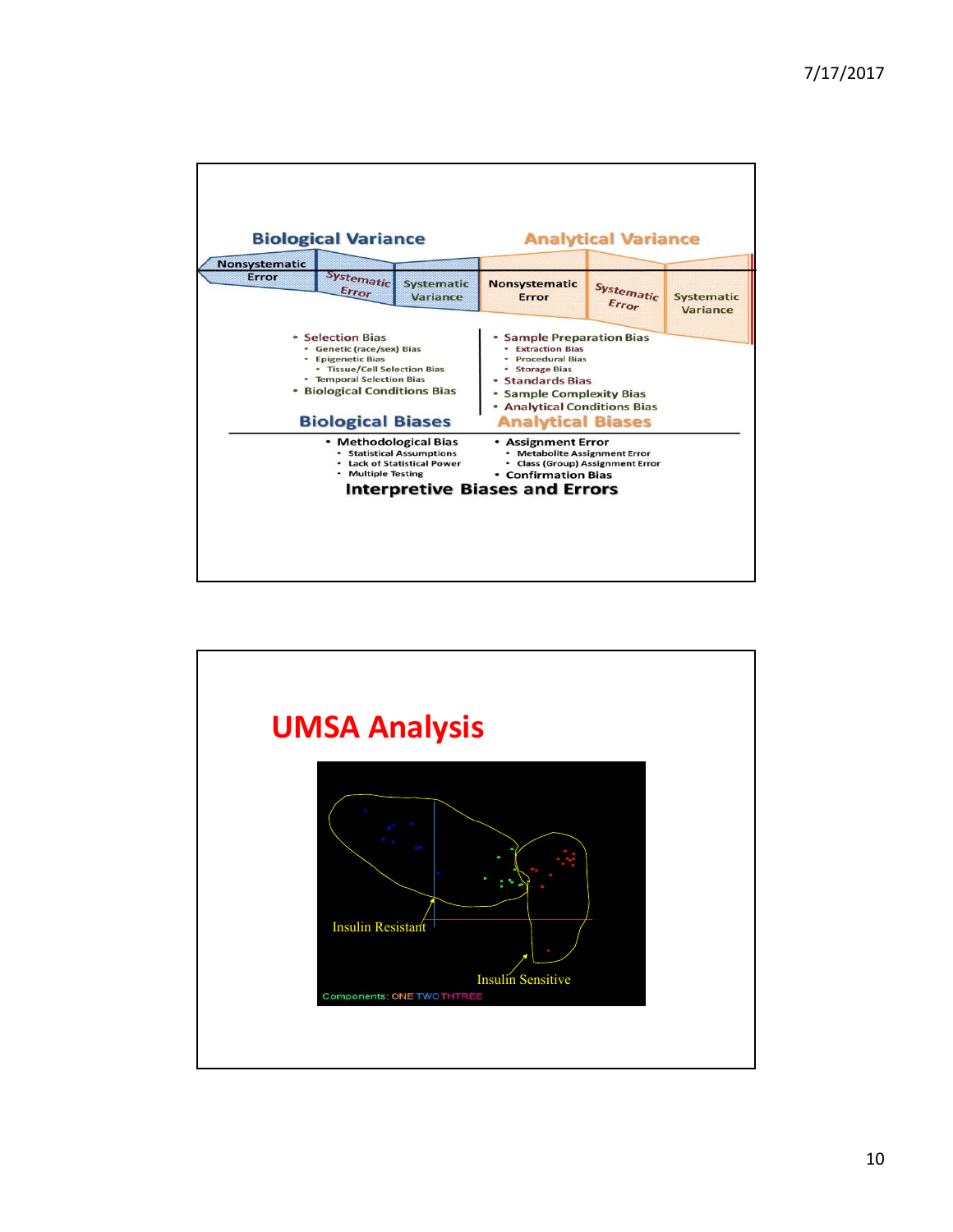

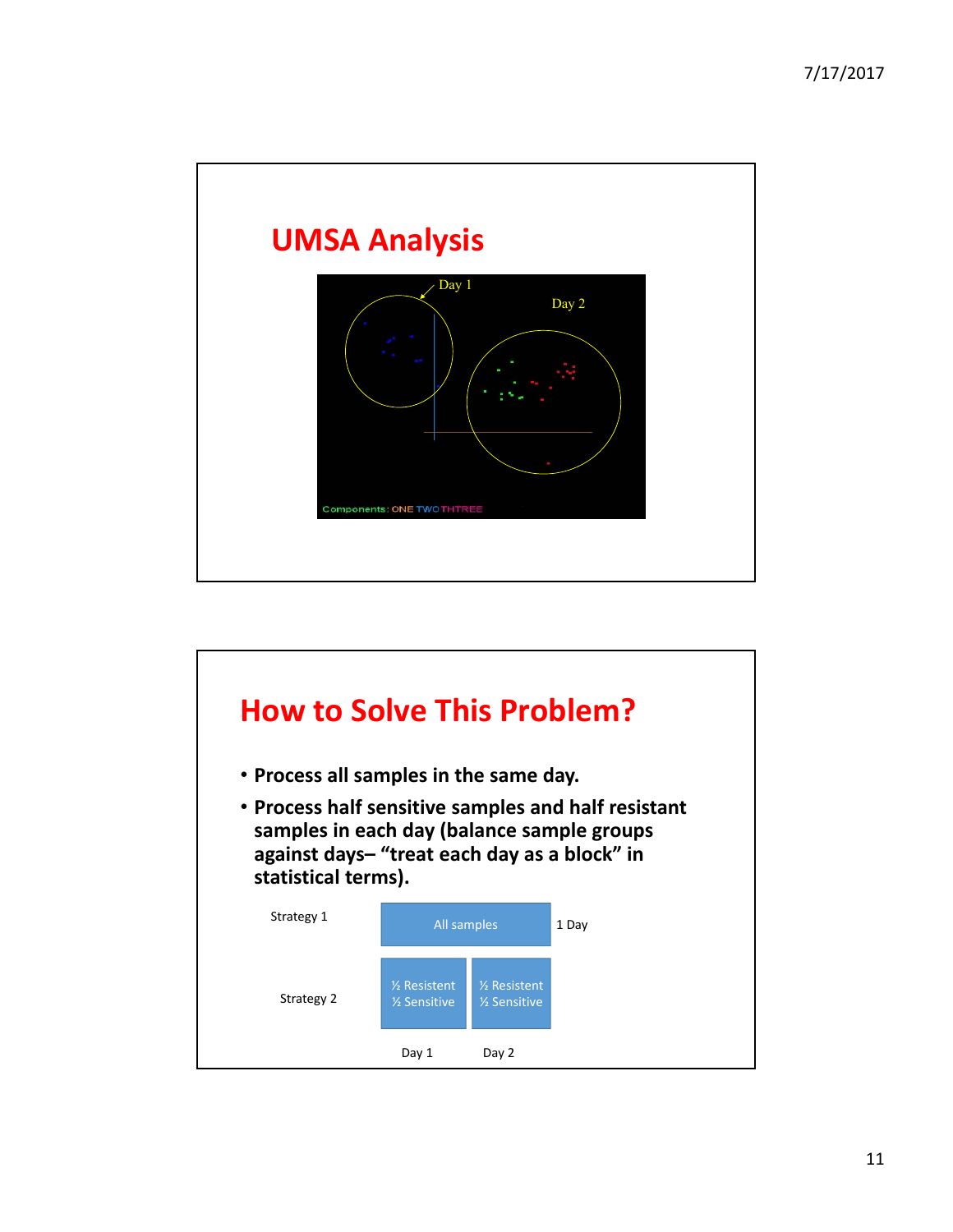#### **Known sources of non‐biological biases (not exhaustive) that must be addressed**

- **Technician / post‐doc**
- **Reagent lot**
- **Temperature**
- **Protocol**
- **Date**
- **Location**
- **Cage/ Field positions**

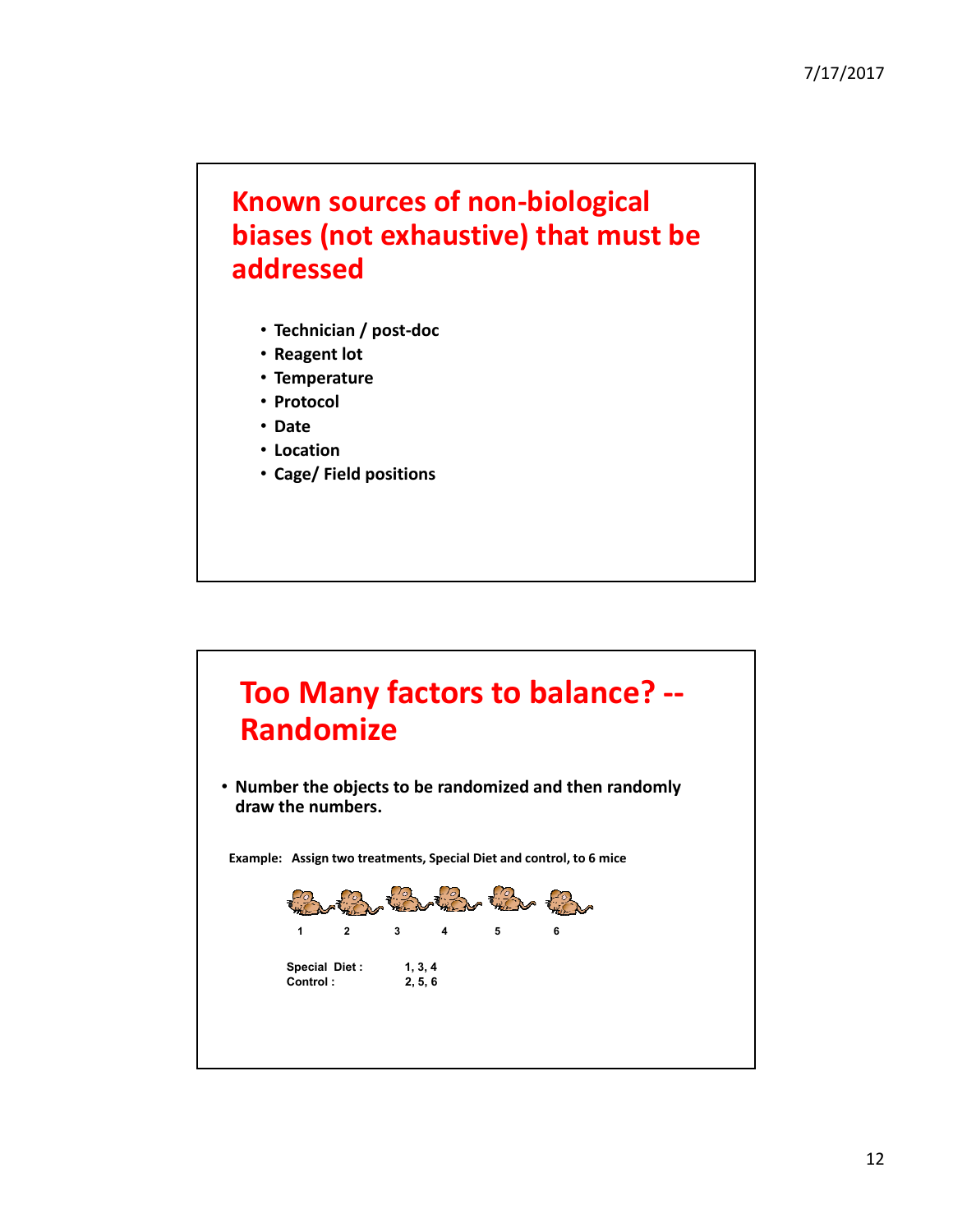# **Too Many factors to balance? ‐‐ Randomize**

- **Randomize samples in respect to treatments**
- **Randomize the order of handling samples.**
- **Randomize batches/runs/days in respect to samples**
- **Randomize over any other variable procedures.**



495, 2002.

Gadbury GL, et al. Power and sample size estimation in high dimensional biology. Stat Meth Med Res 13: 325-338, 2004.

Kerr MK. Design considerations for efficient and effective microarray studies. Biometrics 59: 822-828, 2003.

Kerr MK and Churchill GA. Statistical design and the analysis of gene expression microarray data. Genet. Res. 77: 123-128, 2001.

Kuehl RO. Design of experiments: statistical principles of research design and analysis, 2<sup>nd</sup> ed., 1994, (Brooks/cole) Duxbry Press, Pacific Grove, CA.

Page GP et al. The PowerAtlas: a power and sample size atlas for microarray experimental design and research. BMC Bioinformatics. 2006 Feb 22;7:84.

Rosa GJM, et al. Reassessing design and analysis of two-colour microarray experiments using mixed effects models. Comp. Funct. Genomics 6: 123-131. 2005.

Wit E, et al. Near-optimal designs for dual channel microarray studies. Appl. Statist. 54: 817-830, 2005.

Yand YH and Speed T. Design issues for cDNA microarray experiments. Nat. Rev. Genet. 3: 570- 588, 2002.